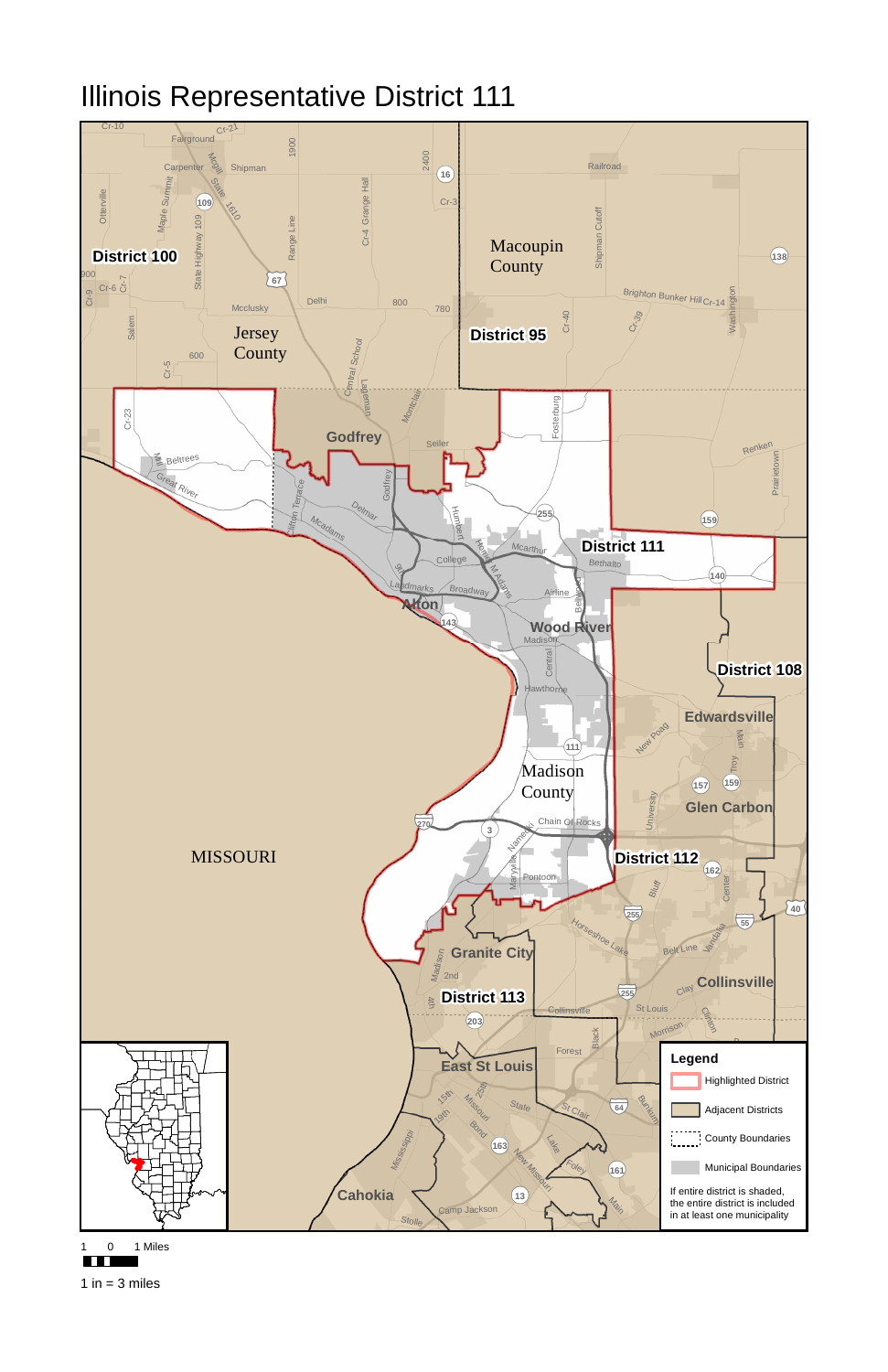## Representative District  $111$

(partially within Jersey and Madison Counties): Representative District 111 shall include that part of Illinois beginning at the northwest corner Elsah Twp in Jersey County, thence east along the Elsah / Otter Creek Twp border, and continuing east along the Elsah / Mississippi Twp border to the Madison County border, thence south along the Madison / Jersey County border to a point approximately 400 feet north of the north border of Section 19, T6N, R10W ( $3<sup>rd</sup>$  principal meridian), thence east for approximately 1500 feet to Piasa Creek, thence southeast along Piasa Creek to Rocky Fork, thence east, south, east and north along Rocky Fork to the southeast corner of Section 20, T6N, R10W  $(3^{ra}$  principal meridian), thence north along the east border of Section 20, T6N, R10W (3<sup>rd</sup> principal meridian) to the northeast corner of Section 20, T6N, R10W  $(3^{rd}$  principal meridian), thence east along the north border of Section 21, T6N, R10W (3<sup>rd</sup> principal meridian) to Pierce Ln. thence southeast along Pierce Ln to Winter Ln, thence east along Winter Ln to US 67, thence south along US 67 to Pearl St, thence east along Pearl St to Humbert Rd, thence south and east along Humbert Rd to Storyland Dr, thence south along Storyland Dr to Candy Ln, thence east along Candy Ln to Cinderella Dr, thence north along Cinderella Dr to Humbert Rd, thence east along Humbert Rd to Richland Woods Dr, thence northeast along Richland Woods Dr to Valley View Dr, thence southwest to the SW corner of NW  $\frac{1}{4}$  Section 30 T6N, R9W (3<sup>rd</sup> principal meridian), thence east along the south border of NW % Section 30 T6N, R9W (3 $^{rd}$  principal meridian), to the Foster Twp border, thence north, west and north along the Foster / Godfrey Twp border to the northwest corner of Foster Twp, thence continuing east and south along the Foster / Godfrey Twp border to Seminary Rd, thence south along Seminary Rd to Bockstruck Rd, thence east along Bockstruck Rd to Tra-Lin Ridge, thence northeast along Tra-Lin Ridge and Tra-Lin Ridge (extended) to West Fork Wood River, thence north along West Fork Wood River to Seiler Rd, thence east, northeast and north along Seiler Rd to the east border of Section 17 T6N, R9W (3<sup>rd</sup> principal meridian), thence north along the east border of Section 17 T6N, R9W (3<sup>rd</sup> principal meridian), and continuing north along the east border of Sections 8 and 5,T6N, R9W (3<sup>rd</sup> principal meridian) to the Macoupin County border, thence east along the Macoupin / Madison County border to the northeast corner of Foster Twp, thence south along the Foster / Moro Twp border to the southwest corner of Moro Twp, thence east along the Moro / Ft. Russell Twp border to the northeast corner of Ft. Russell Twp, thence south along the Ft. Russell / Hamel Twp border to the southeast corner of Section 12, T5N, R8W  $(3<sup>rd</sup>$  principal meridian),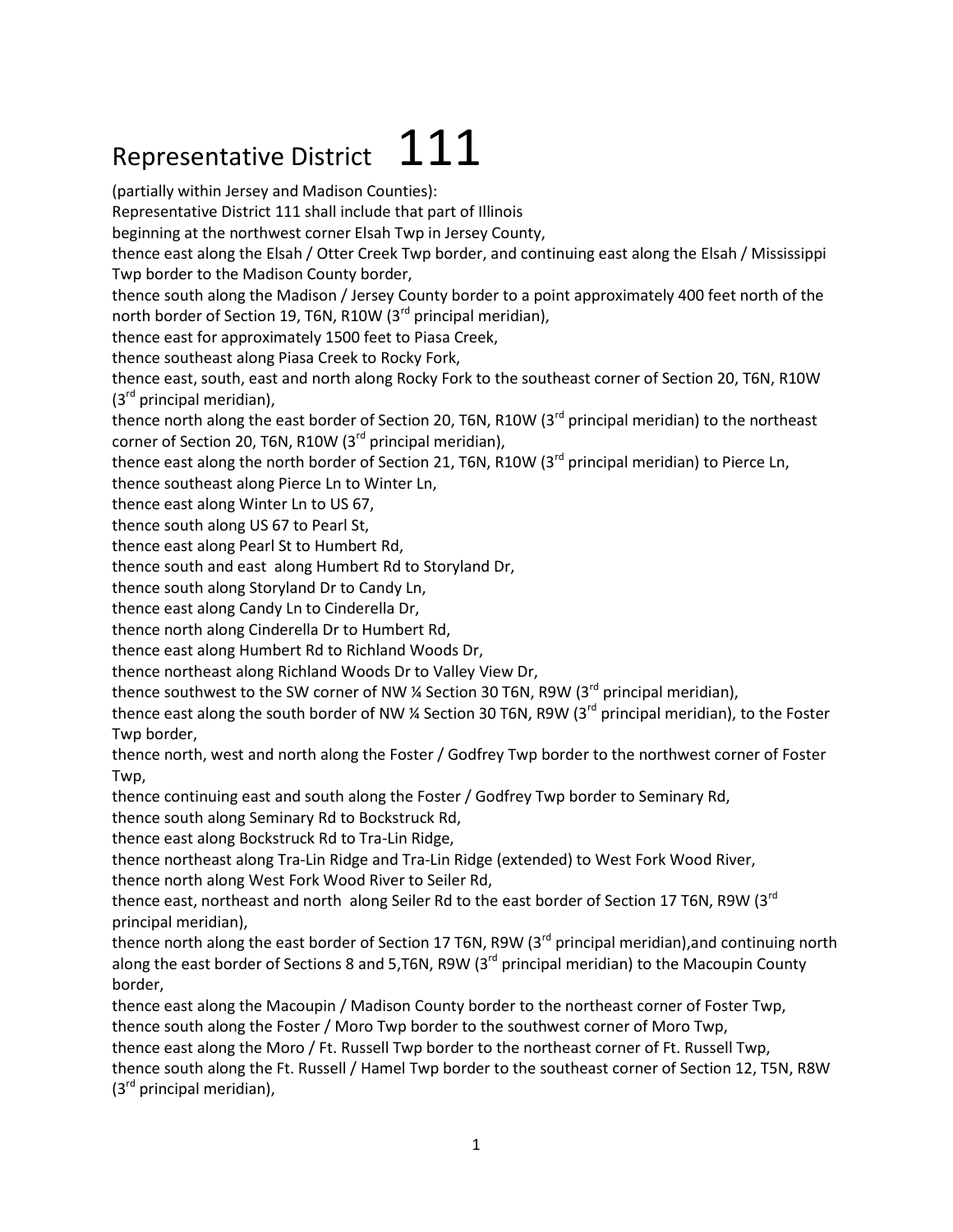thence west along the south borders of Sections 12, 11, 10, 9, 8, 7 of T5N, R8W (3<sup>rd</sup> principal meridian) to the Wood River Twp border,

thence south along the Wood River / Ft. Russell Twp border , and continuing south along the Chouteau / Edwardsville Twp border , and continuing south along the Nameoki / Collinsville Twp border to the Chicago & Northwestern rail line,

thence southwest along the Chicago & Northwestern rail line for approximately 225 feet,

thence south for approximately 200 feet to Il Rt 162,

thence southwest along IL Rt 162 to Old Edwardsville Rd,

thence south along Old Edwardsville Rd for approximately 225 feet,

thence southwest for approximately 600 feet,

thence north for approximately 225 feet to IL Rt 162,

thence southwest along IL Rt 162 to Anderson Ln,

thence north along Anderson Ln to the Chicago & Northwestern rail line,

thence southwest along the Chicago & Northwestern rail line to the south border of Section 10, T3N, R9W (3rd principal meridian),

thence west along the south border of Section 10, T3N, R9W  $(3^{rd}$  principal meridian) to the Alton Southern rail line,

thence north along the Alton Southern rail line to Stratford Ln,

thence west along Stratford Ln to Mockingbird Ln,

thence south along Mockingbird Ln to Keith Dr,

thence west along Keith Dr to Westmoreland Dr,

thence south along Westmoreland Dr to Parkview Dr,

thence west along Parkview Dr to Maryville Rd,

thence north along Maryville Rd to Gary Av,

thence west along Gary Av to Johnson Rd,

thence south and west on Johnson Rd to Wayne Av,

thence south along Wayne Av to Jill Av,

thence west along Jill Av to Carlson Av,

thence north along Carlson Av to Johnson Rd,

thence west along Johnson Rd to Nameoki Rd,

thence north along Nameoki Rd to Nameoki Village,

thence west along Nameoki Rd and Nameoki Rd (extended) to the Gateway Western rail line,

thence northeast along the east rail of the Gateway Western rail line to W. Pontoon Rd,

thence south along the west rail of the Gateway Western rail line to the east border of Section 7, T3N,

R9W ( $3<sup>rd</sup>$  principal meridian),

thence west for approximately 4300 feet,

thence southwest for approximately 1800 feet to the Granite City Twp border,

thence south southeast for approximately 925 feet,

thence east for approximately 440 feet,

thence south for approximately 1170 feet,

thence west for approximately 1670 feet,

thence north for approximately 385 feet,

thence west for approximately 220 feet,

thence north for approximately 350 feet,

thence east for approximately 90 feet,

thence north for approximately 230 feet to North St,

thence west along North St for approximately 160 feet,

thence north for approximately 390 feet,